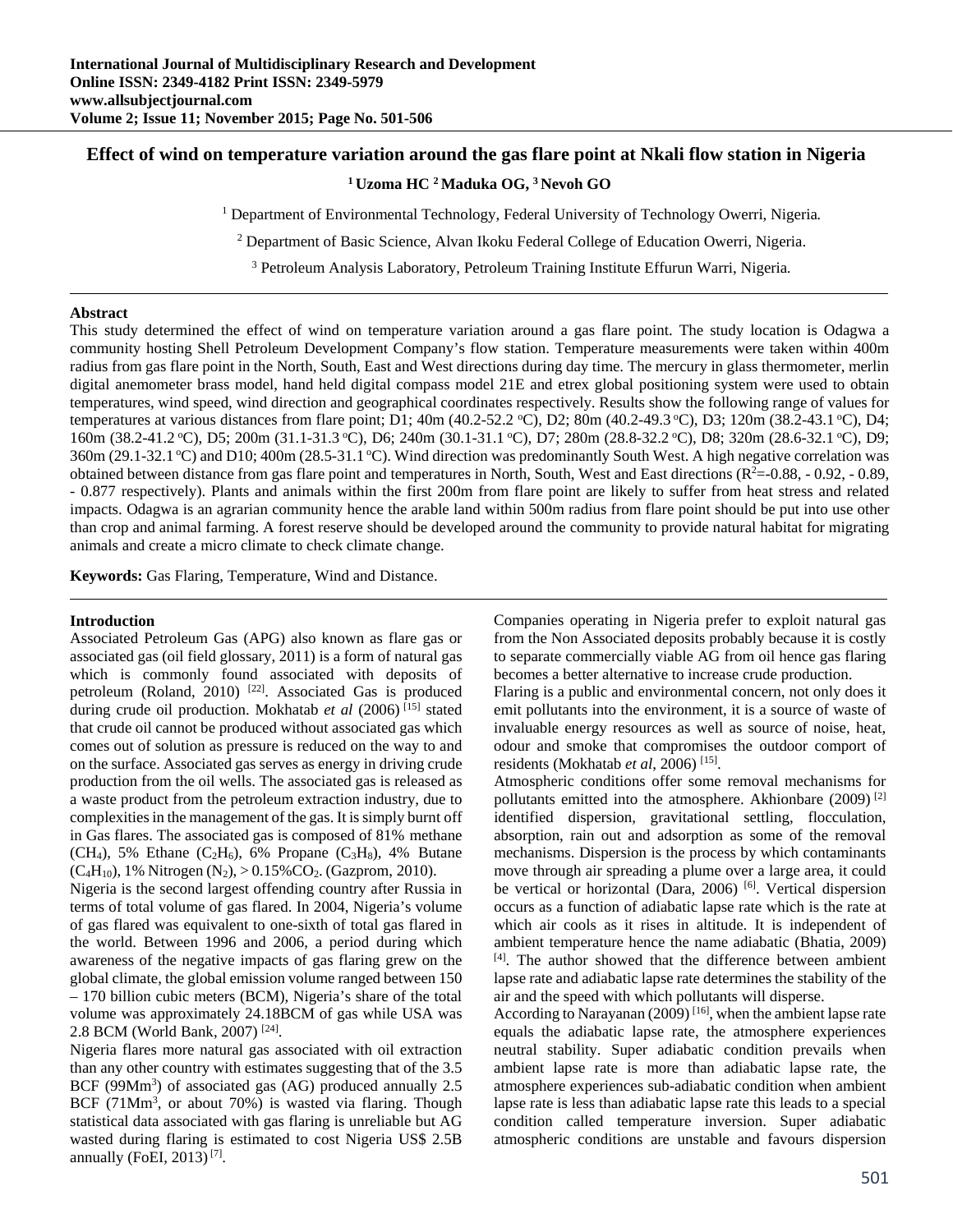while sub-adiabatic conditions trap pollutants at ground level due to poor dispersion.

In this study the effect of wind characteristics on temperature variation around Nkali flow station flare point will be determined.

### **Materials and Methods Description of study area**

Odagwa the study site is a community in Etche Local Government Area of Rivers State. Etche L.G.A. is located at North-Eastern part of Rivers State, Nigeria. It lies within latitude  $4^045$ 'N to  $5^017$ 'N and longitude  $6^055$ ' E to  $7^017$ 'E and covers about  $641.28 \text{km}^2$  of land area (Nwankwoala and Nworgu, 2009) [19].

Etche is one of the 24 Local Government Areas of Rivers State. It has a population of 295,200 people (NPC, 2006). It has 19 electoral wards including Akwa/Odagwa, Ulakwo and Obite. The L. G. A. has five clans and about 35 communities. Odagwa, Ulakwo and Akwa belong to the Ulakwo / Umuselem clan.

Etche has its L.G.A. headquarters at Okehi. It is bounded in the NorthbyImoState,EastbyImoRiver andOmumaL.G.A., South by Obiakpo and Oyibo L.G.A.'s and West by Ikwerre L.G.A.

Agriculture is the economic mainstay practiced as farming, fishing, lumbering and hunting. Other economic activities

 include petty trading, sand mining, transportation, agroprocessing, construction and educational activities. Oil and Gas exploration and exploitation have been going on in Etche since the inception of oil exploitation in Nigeria dating back to 1958. The area is characterized by the tropical rain forest vegetation (Nworgu,  $2001$ )<sup>[20]</sup>. The Popular trees in the area include Iroko, Obeche and Mahogany. Plant species are scattered, heterogeneous and exist in different heights. The vegetation

supports tree crops (citrus, rubber, cocoa, oil palm), arable crops and vegetables.

The area has gently rolling topography below 200m above sea level, it belongs to the Niger Delta Coastal Plain and classified as low land.

The Etche area is drained by the Otammiri, Ogochie and Imo Rivers. These rivers flow South wards to join the Niger and subsequently the Atlantic Ocean.

The area is characterized by sedimentary rock formation and the alluvian deposits comprising of tertiary and quaternary marine or continental deposits.

Extensive petroleum deposits mask the underlying geological structure (Nworgu 2001)<sup>[20]</sup>. The soil type prevalent in the area can be classified as coarse, loamy, highly weathered, less water logged, moderately acidic and low soluble salt content (Obinna, 2010).

The weather and climate of the area is characteristic of the tropical equatorial climate. Amount of rainfall in the area is between 2000mm to 4000mm annually with two peaks in June / July and September (Nwankwoala and Nworgu, 2009) [19]. It has two major seasons, the long rainy season (March to July) and the long dry season (November to February) as well as two minor seasons the short rainy season (September to October) and short dry season (August). Humidity of the area ranges from 40% in dry season to 90% in rainy season. It has two distinct air masses, the tropical continental and tropical marine. Mean monthly wind speed is between 22.77 to 66.12 Knots, wind direction is dominated by the South Westerly wind throughout the year. Mean monthly minimum temperature is  $21.1\degree$ C to  $24\degree$ C while mean maximum monthly temperature is between  $29.3^{\circ}$ C and  $34.2^{\circ}$ C (NIMET, 2013).



**Source:** Fed Survey Maps, Rivers State.

**Fig 1:** Map of Etche LGA Showing the Sampling Points.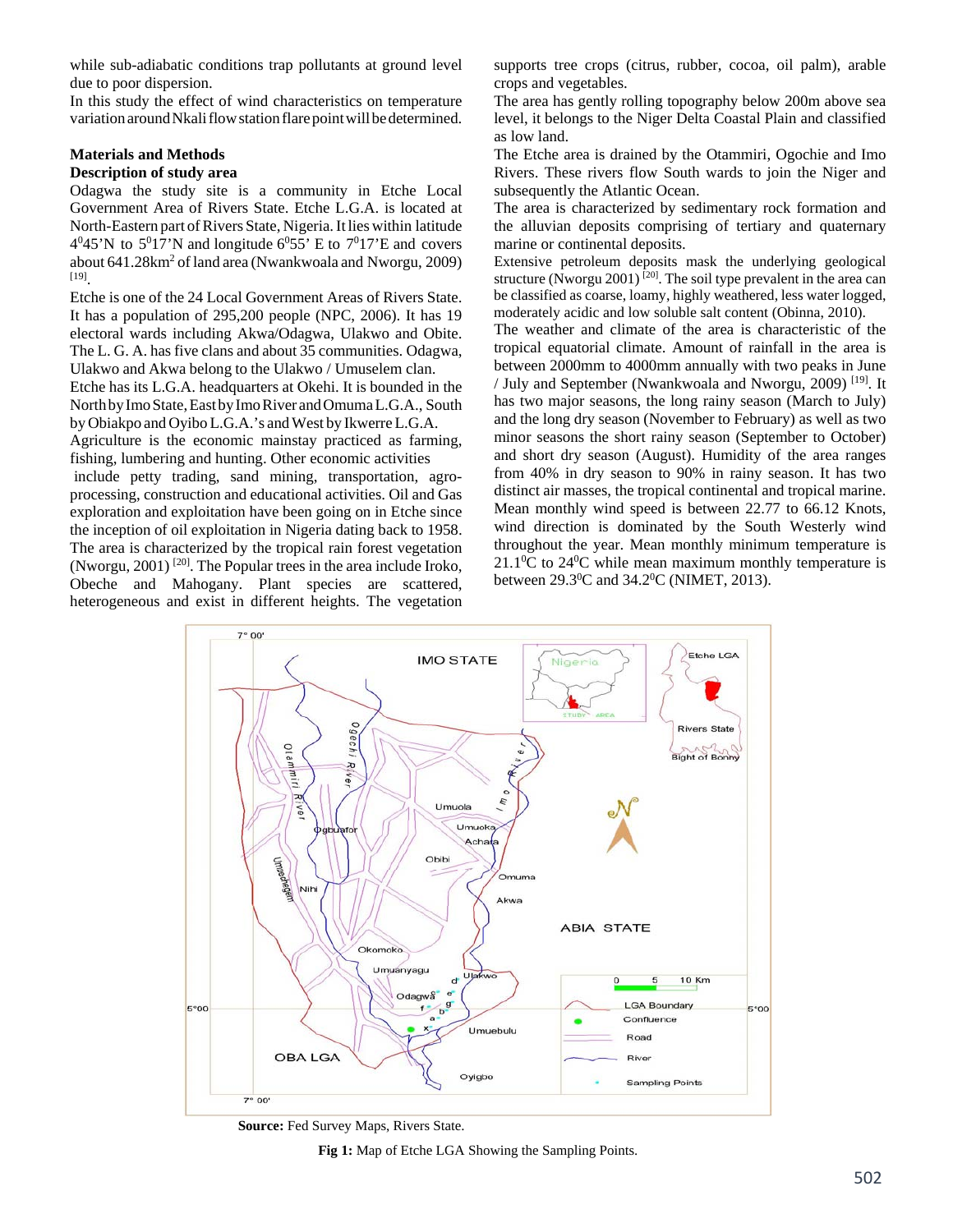## **Meteorological Data Collection**

Nkali flow station operates a ground flare system which releases by products at ground level. Data on mean monthly weather conditions for a year was collected from the study area. Temperature, wind speed and wind directions of sampling points were obtained using the following weather instruments.

## **Wind Speed and Direction**

The wind speed and direction was determined using the Merlin digital anemometer, brass model and hand held digital compass, model 21E.

**Temperature** 

The centigrade thermometer measuring  $0^0C$  to  $100^0C$  with mercury as thermometric liquid was used to obtain the temperature of the ambient air at heights of 0.5m, 1m and 1.5m at all points and mean temperature measurements were taken in the four cardinal directions.

## **Results and Discussion**

Variation of Mean Temperature with Distance from Flare Point**:** The results were presented in tables 1, 2 & 3 and figures 2-8.

| S/N | <b>Parameter (M) Distance</b> |                | Temperature $(^0c)$ |       |      |      |
|-----|-------------------------------|----------------|---------------------|-------|------|------|
|     |                               |                | <b>North</b>        | South | West | East |
| 1.  | 40                            | D <sub>1</sub> | 50.1                | 45.1  | 42.2 | 52.2 |
| 2.  | 80                            | D <sub>2</sub> | 47.3                | 40.2  | 42.1 | 49.3 |
| 3.  | 120                           | D <sub>3</sub> | 43.1                | 38.2  | 40.6 | 43.1 |
| 4.  | 160                           | D <sub>4</sub> | 39.4                | 38.1  | 38.2 | 41.2 |
| 5.  | 200                           | D <sub>5</sub> | 31.2                | 31.3  | 31.2 | 31.1 |
| 6.  | 240                           | D6             | 30.6                | 30.1  | 30.2 | 31.1 |
| 7.  | 280                           | D7             | 30.4                | 28.8  | 30.1 | 32.2 |
| 8.  | 320                           | D8             | 30.1                | 28.6  | 30.1 | 32.1 |
| 9.  | 360                           | D9             | 31.1                | 29.1  | 30.1 | 32.1 |
| 10. | 400                           | D10            | 31.1                | 28.5  | 30.1 | 30.8 |

**Table 1:** Variation of Ambient Temperature with Distance from Gas Flare Point.

**Source:** Field Work



**Fig 2:** Temperature variation with wind direction at D1 and D2.



**Fig 3:** Temperature variation with wind direction at D3 and D4.





**Fig 4:** Temperature variation with wind direction at D5 and D6.

**Fig 5:** Temperature variation with wind direction at D5 and D6.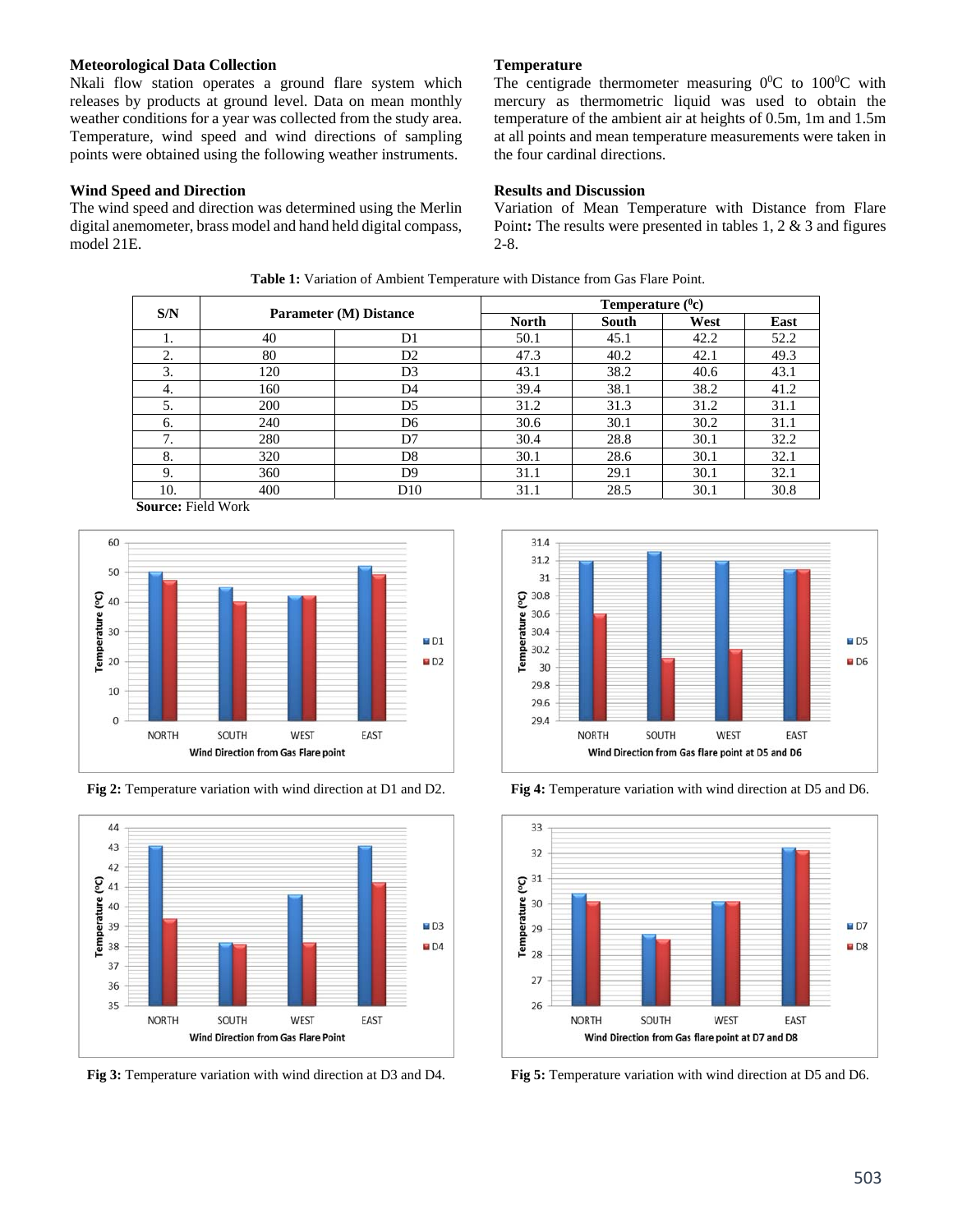

**Fig 6:** Temperature variation with wind direction at D9 and D10



**Fig 7:** Variation of temperature with distance in various directions

The result of temperature variation in the ambient environment show that ambient temperature was above mean temperature of the area within the first 200m from gas flare point in the north, south, east and west directions. Temperature in the east direction was highest followed by north with west as lowest. Generally the temperature decreased with increase in distance from the flare point.

At D1; 40m (40.2-52.2 °C), D2; 80m (40.2-49.3 °C), D3; 120m (38.2-43.1 °C), D4; 160m (38.2-41.2 °C), D5; 200m (31.1-31.3 <sup>o</sup>C), D6; 240m (30.1-31.1 <sup>o</sup>C), D7; 280m (28.8-32.2 <sup>o</sup>C), D8;

320m (28.6-32.1 °C), D9; 360m (29.1-32.1 °C) and D10; 400m  $(28.5-31.1 \degree C)$ .

A high negative correlation was obtained between distance from gas flare point and temperature in North, South, West and East directions ( $R^2$  = -0.88, - 0.92, - 0.89, - 0.877 respectively) (Table 3).

#### **Monthly Variation of Wind Speed and Direction.**

Results show that the wind speed had a continuous undulating trend. Wind Speed (22.77-66.12 knots). The south westerly trade wind dominated throughout the year.

| S/N | Month     | <b>Temperature</b> |                      | Wind          |                  |
|-----|-----------|--------------------|----------------------|---------------|------------------|
|     |           | Min $(0^0C)$       | Max $(0\text{ }^0C)$ | Speed (Knots) | <b>Direction</b> |
| 1.  | January   | 21.1               | 34.2                 | 66.12         | <b>SW</b>        |
| 2.  | February  | 22.9               | 32.6                 | 56.80         | <b>SW</b>        |
| 3.  | March     | 24                 | 34.6                 | 50.96         | <b>SW</b>        |
| 4.  | April     | 23.6               | 32.9                 | 50.32         | <b>SW</b>        |
| 5.  | May       | 23.1               | 32.4                 | 43.24         | S                |
| 6.  | June      | 22.8               | 30.2                 | 40.33         | <b>SW</b>        |
| 7.  | July      | 23.0               | 29.3                 | 42.18         | <b>SW</b>        |
| 8.  | August    | 22.6               | 29.9                 | 54.89         | W                |
| 9.  | September | 22.9               | 29.5                 | 33.67         | <b>SW</b>        |
| 10. | October   | 22.2               | 30.4                 | 31.79         | W                |
| 11  | November  | 23.2               | 31.7                 | 22.77         | <b>SW</b>        |
| 12  | December  | 21.7               | 32.7                 | 35.29         | N                |

**Table 2:** Monthly Variation of Temperature, Wind Speed and Wind Direction.

Nigeria Meteorological Agency (2013)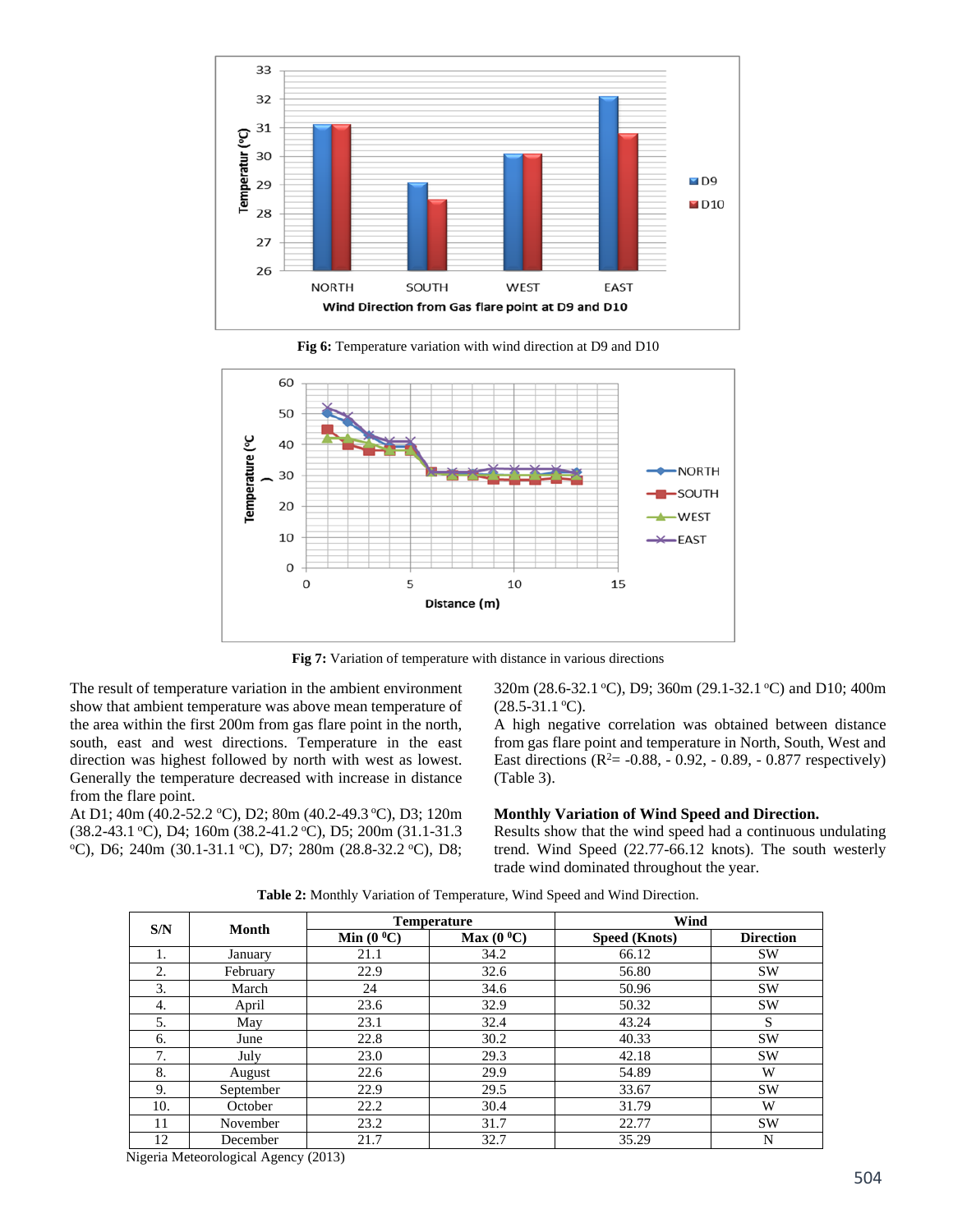

**Fig 8:** Monthly Variation of Wind speed.

**Table 3:** Result of Correlation Analysis of Weather Elements.

| <b>Parameter</b>         | Coefficient( $\mathbb{R}^2$ ) | Relationship       |
|--------------------------|-------------------------------|--------------------|
| Distance versus T. North | $-0.882575078$                | Strong but inverse |
| Distance versus T. South | $-0.923695471$                | Strong but inverse |
| Distance versus T. East  | $-0.877806648$                | Strong but inverse |
| Distance versus T. West  | $-0.898974596$                | Strong but inverse |

#### **Discussion**

## **Variation of Ambient Temperature with Distance and Wind Direction around Flare Point.**

Ambient temperature decreased with increasing distance from flare point for the first 240m in the North, South, East and West directions (Table 1, Fig1-7).

The temperature within the first 80m was highest in the East direction followed by the North direction. This could be as a result of the predominant South West (SW) wind that blows towards the North East direction.

Oseji (2010) [21] observed that gas flaring communities in Niger Delta experience about 1.4  $^0C$  surface temperature elevation above mean normal daily temperature. He further stated that it is more pronounced in the first 300m radius from flare point, causing gaseous pollutants to become more reactive affecting environmental flora and fauna. Increase in temperature due to gas flaring has undesirable effects on man and his environment, thermal radiation, stunted growth of crops and plants, migration of animal species, migration of inhabitants who are predominantly farmers due to discomfort and poor crop yield as some of the effects observed in the study area. Avwiri and Obeniro (1996) supported this view.

#### **Effects of high temperatures on plants and animals**

Denaturation of plant enzymes is expected from temperatures of 40 °C and above. Failure of only one critical enzyme system can cause the death of a plant. Yash and Keigth, 2004 reported denaturation of plant enzymes to be prominent at 40  $^{\circ}$ C. Denaturation of membrane proteins as well leads to injury of membrane from sudden heat stress, membrane rupture and loss of cellular contents (Ahrens and Ingram, 1988) [1]. Mishra and Singhal (1992)<sup>[14]</sup> observed the occurrence of peroxidation of membrane lipids at high temperatures causing heat stress. Most plants show reduction in photosynthesis at temperatures above 40 °C. Crop growth development is low in the first 300m from flare point but within 10 to 30  $\degree$ C it has a direct linear relationship with temperature while above  $30^{\circ}$ C the relationship is non linear. Bhullar and Jennar  $(1985)$ <sup>[5]</sup> found

out that temperature above  $34$  °C causes reduced dry matter accumulation in plants. Grain crops show a declined yield with temperatures above 34 °C. Kropff *et al* (1993)<sup>[13]</sup> found out that crop growth stimulation show that rice yields decrease 9% for each degree rise in average temperature.

Vegetables die at a temperature of 46  $\mathrm{^{\circ}C}$  and are negatively affected at temperatures above  $34$  °C as collaborated by the result of Kim D.C (2003) <sup>[12]</sup>. At temperatures above 32 °C, dry winds are introduced causing heat buildup in vegetables which leads to rapid water loss, heat injury and eventually tissue death. Temperatures above  $34^{\circ}$ C will cause the following episodes in plants; decrease in photosynthesis, increased respiration, cell membrane leakage (signaling change in protein synthesis), continued physical water loss, growth inhibition, plant starvation and poor crop yield.

 High temperatures affect animals negatively especially through heat stress. Hansen P.J (2004)<sup>[9]</sup> identified that mammal as endotherms tolerate the highest temperatures as they function at high core temperatures that range from approximately  $35^{\circ}$ C to 39 °C. There is less resistance to body temperatures above set point temperatures (Heldmaier *et al*, 2004)<sup>[10]</sup>. Death is likely to occur if temperatures exceed 40  $\mathrm{^{\circ}C}$  because of disruptions in membrane fluidity, protein structure, for animals in which sweating and panting exist electrolyte and fluid loss (Jardine, 2007) [11].

The correlation results reveal a strong inverse relationship between temperature and distance from the flare point in the north, south, east and west directions.

 The wind speed reduced and increased in a continuous undulating trend as the year progressed from January to December while wind direction was predominantly South West. Ubuoh (2012) <sup>[23]</sup> identified location, rainfall amount, rainfall frequency, wind direction and wind speed as factors that influence acid rain formation in the vicinity of gas flaring. Nkwocha *et al* (2010)<sup>[18]</sup> found that wind characteristics are factors affecting the level of impact of gas flaring while Garret *et al* (2007) observed that gas flaring leads to changes in meteorological conditions. Although the pollution by gas flaring is local, Narayanan (2009) <sup>[16]</sup> pointed out that meteorological conditions globalizes the effect of pollution from gas flaring.

#### **Conclusion**

Gas flaring activity in Odawa induced a temperature rise above mean ambient temperature. The rise was in all directions but was highest in eastern directions and lowest in the western direction due to the effect of south westerly wind blowing towards the north east direction.

Temperature in the four directions varied inversely with distance from flare point. Within the first 200m from flare point in all directions temperature of ambient air was between  $31^{\circ}$ C to  $52 \degree C$  which is high and extreme condition for plant and animal survival.

Plants within this range of distance are likely to suffer from decrease in photosynthesis, increased respiration, cell membrane leakage (signaling change in protein synthesis), continued physical water loss, growth inhibition, plant starvation and poor crop yield while animals are likely to suffer heat stress which will lead to poor reproduction, irregular growth and development, disruption in membrane fluidity, protein structure and death.